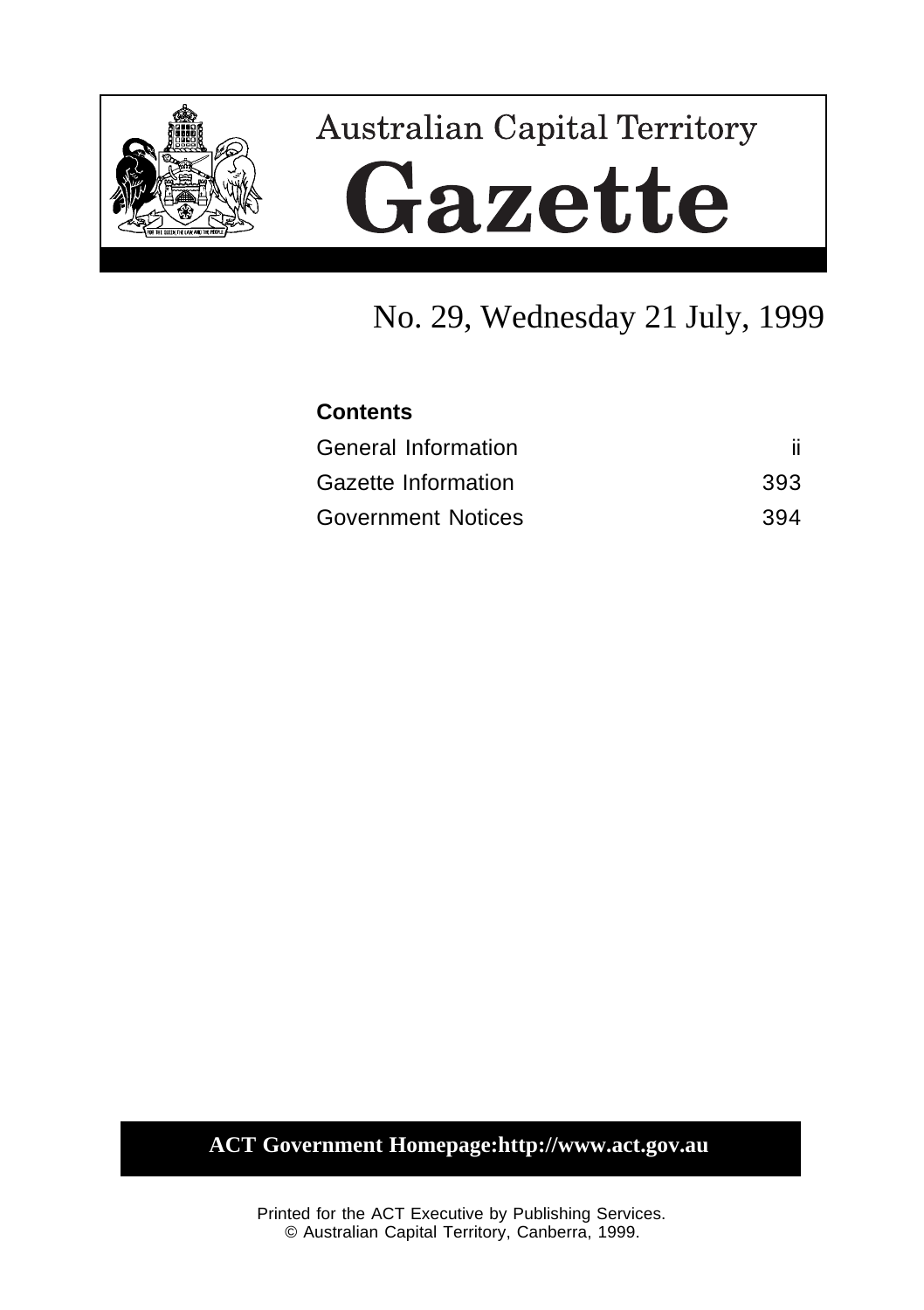# **GENERAL INFORMATION**

#### **ACT GOVERNMENT GAZETTE**

The ACT Government Gazette is published each Wednesday. The sections included in the publication are:

- General Information;
- Government Notices;
- Purchasing and Disposals;
- Invitations to Tender, Quote or Register Interest;
- Contracts arranged, and
- Private Notices

(Australian Public Service notices will continue to appear in the Commonwealth of Australia Gazette).

#### **CONTACT DETAILS**

ACT Gazette Officer Publishing Services GPO Box 158 Canberra Act 2601

Phone: (02) 6205 0484 Fax: (02) 6205 0266 **e-mail: gazette\_office@dpa.act.gov.au** ACT Gazette Office Level 7, Macarthur House Wattle Street Lyneham 2602

#### **Notices for Publications**

Notices for the Gazette are to be lodged by 12 noon on the Wednesday prior to publication. Notices can be lodged in advance in hard copy or facsimile, by electronic mail or diskette, with a brief message of instruction and a WORD compatible document attachment.

A Gazette Request Form must also be delivered to the Gazette Office, by hand, mail or fax. For copies of this form please telephone the Gazette Office or go to www.act.gov.au/government/reports/pub/gazreq.doc.

Signed notices must be sighted by the Gazette Office before gazettal can proceed.

**Purchasing and Disposal Codes** may be accessed on the ACT Government Website:

www.act.gov.au/government/report/pub/gazette/p&d.pdf. Alternatively, you may obtain a hard copy listing by contacting the gazette office.

#### **Private Notices**

The fee for a private notice is as follows:

• minimum charge \$1.00 per word or \$100.00 whichever is the greater.

Cheques are to be made payable to 'Publishing Services' and are to be forwarded to the Gazette office with a copy of the notice (Either on a PC formatted disk in WORD, or if the notice has already been emailed, a hard copy of the notice) and Gazette Request Form. Payment can be made by EFTPOS (Bankcard, Visa or Mastercard) by telephoning the Gazette Office. Payment must be received before gazettal can proceed.

#### **Purchasing and Subscriptions**

Copies of the ACT Government Gazette may be purchased at a cost of \$5.00 (or \$2.00 for a Special Gazette) from the ACT Government shopfront, Legislation/Gazette sales counter, East Row, Canberra City. Subscriptions to the Gazette maybe arranged through the Gazette Office at a price of \$360.00 (1 July 1999 - 30 June 2000) or part thereof, including postage. Refunds will not be given for cancellations. Claims for missing items will be recognised as valid if lodged within 28 days of publication.

#### **Copyright Notice - Australian Capital Territory**

This work is copyright. Apart from any use as permitted under the Copyright Act 1968, no part may be reproduced by any process without written permission from Library and Information Management, Department of Urban Services, ACT Government, GPO Box 249, Civic Square ACT 2608.

#### **Products and Services advertised in this publication are not necessarily endorsed by the ACT Government**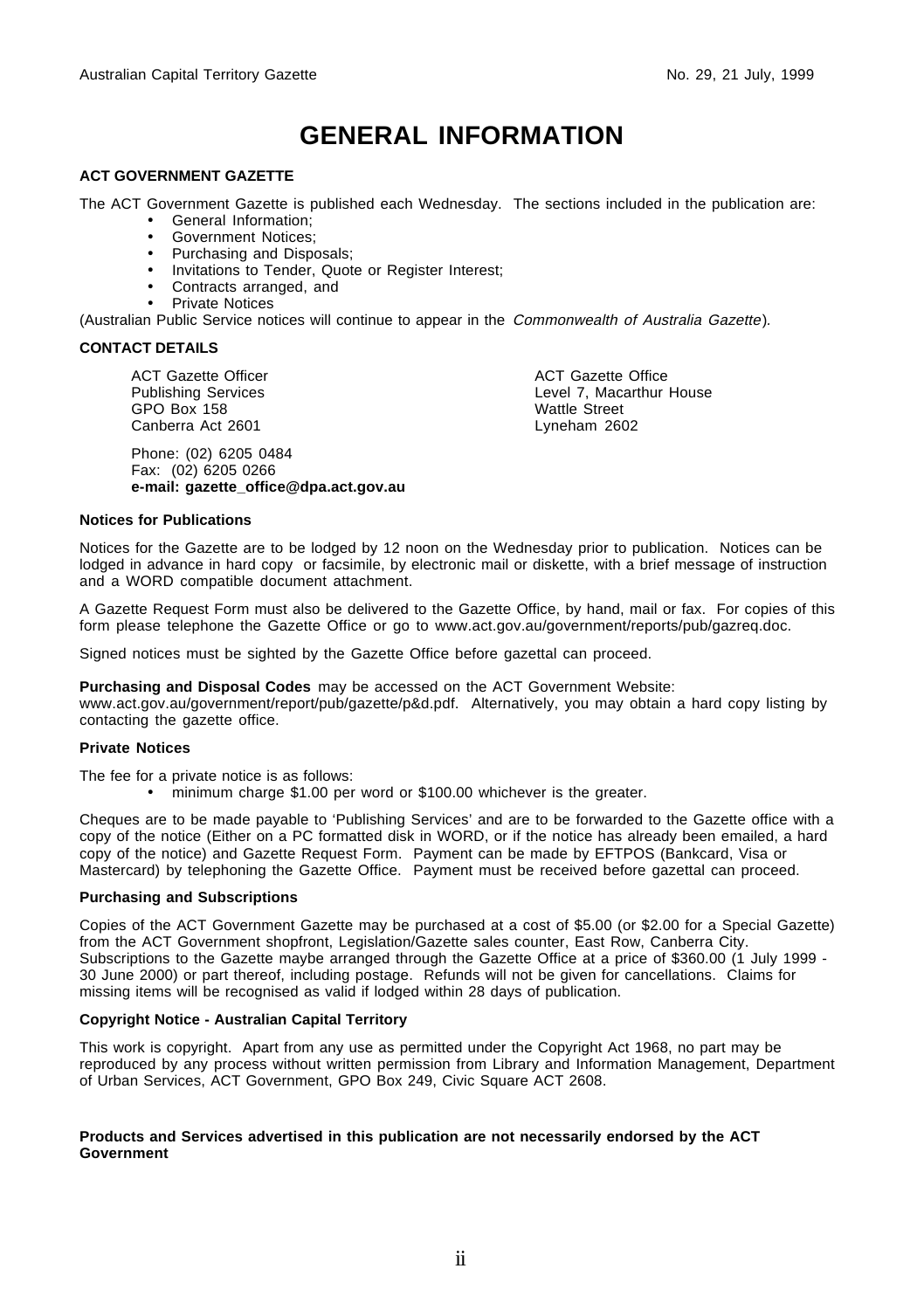# **GAZETTE INFORMATION**

## **ISSUE OF ACT SPECIAL GAZETTES**

The following issues of the ACT Special Gazettes have been published since the last Weekly Gazette. For listings of previous ACT Special Gazettes please refer to this internet site

http://www.publishing.act.gov.au

j.

| Gazette<br><b>Number</b> | Date    | <b>Title</b>                                                                            |  |
|--------------------------|---------|-----------------------------------------------------------------------------------------|--|
| <b>S43</b>               | 16 July | Notification of Enactment<br>~ Veterinary Surgeons (Amendment) Act 1999, No. 39 of 1999 |  |
|                          |         | ~ Land (Planning and Environment) (Amendment) Act 1999,<br>No. 40 of 1999               |  |
|                          |         | $\sim$ Psychologists (Amendment) Act 1999, No. 41 of 1999                               |  |
| <b>S44</b>               | 12 July | Notification of Enactment<br>~ Appropriation Act 1999 - 2000, No. 36 of 1999            |  |
|                          |         | ~ Ambulance Service Levy (Amendment) Act 1999, No. 37 of<br>1999                        |  |
|                          |         | ~ Revenue Legislation (Amendment) Act 1999, No. 38 of 1999                              |  |
|                          |         | $\sim$ Payroll Tax (Amendment) Act (No. 2) 1999, No. 42 of 1999                         |  |
|                          |         | $\sim$ Rates and Land Tax (Amendment) Act (No. 2) 1999, No. 43<br>of 1999               |  |
|                          |         | ~ Appropriation (Bruce Stadium and CanDeliver Limited) Act<br>1999, No. 44 of 1999      |  |
| <b>S45</b>               | 15 July | Instrument No. 179 of 1999 $\sim$ Rates and Land Tax Act 1926                           |  |
|                          |         | Instrument No. 180 of 1999 $\sim$ Rates and Land Rent (Relief)<br>Act 1970              |  |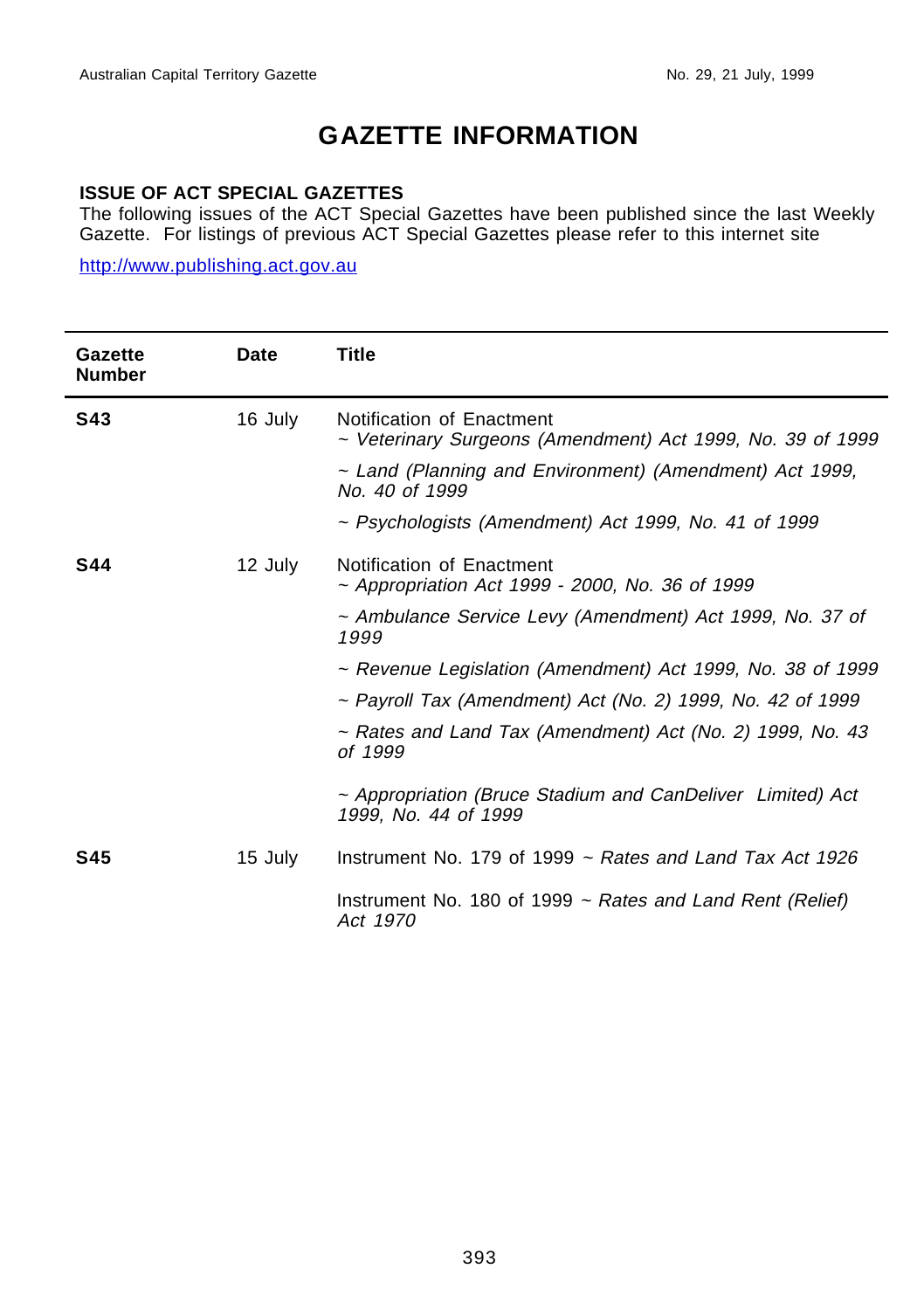# **GOVERNMENT NOTICES**

## **NOTIFICATION OF THE MAKING OF AN INSTRUMENT**

NOTICE is hereby given that the undermentioned Instrument of the Australian Capital Territory has been made. Copies of the Instrument may be purchased from Publishing Services, Legislation and Sales Counter, ACT Government Shopfront, Corner of City Walk and East Row Canberra City ACT 2601.

| Act under which<br>Instrument made    | <b>Description of Instrument</b>                                | Number and year of<br><b>Instrument</b> |
|---------------------------------------|-----------------------------------------------------------------|-----------------------------------------|
| <b>Public Place Names Act</b><br>1989 | Determination of<br>nomenclature in the Division of<br>Chapman. | No. 181 of 1999                         |
| <b>Public Place Names Act</b><br>1989 | Determination of<br>nomenclature in the Division of<br>Amaroo.  | No. 182 of 1999                         |
| <b>Public Place Names Act</b><br>1989 | Determination of<br>nomenclature in the Division of<br>Phillip. | No. 183 of 1999                         |

## **ACT GOVERNMENT**

## **PLANNING AND LAND MANAGEMENT GROUP**

## **DRAFT VARIATION NO.94 TO THE TERRITORY PLAN**

### **FEDERAL GOLF COURSE (SECTION 56 BLOCK 1 RED HILL)**

In accordance with Section 24(2) of the Land (Planning and Environment) Act 1991, the Planning and Land Management Group of Urban Services is making available for public inspection the documents submitted to the Minister in relation to **draft Variation No.94 for the Federal Golf Course at Section 56 Block 1 Red Hill.**

The documents relating to this draft Variation are now available for perusal:

- at libraries of the ACT Government Library Service at Belconnen, Civic, Dickson, Erindale, Griffith, Kippax, Tuggeranong and Woden during normal opening hours; and
- at the PALM Shopfront at 16 Challis Street, Dickson during normal office hours.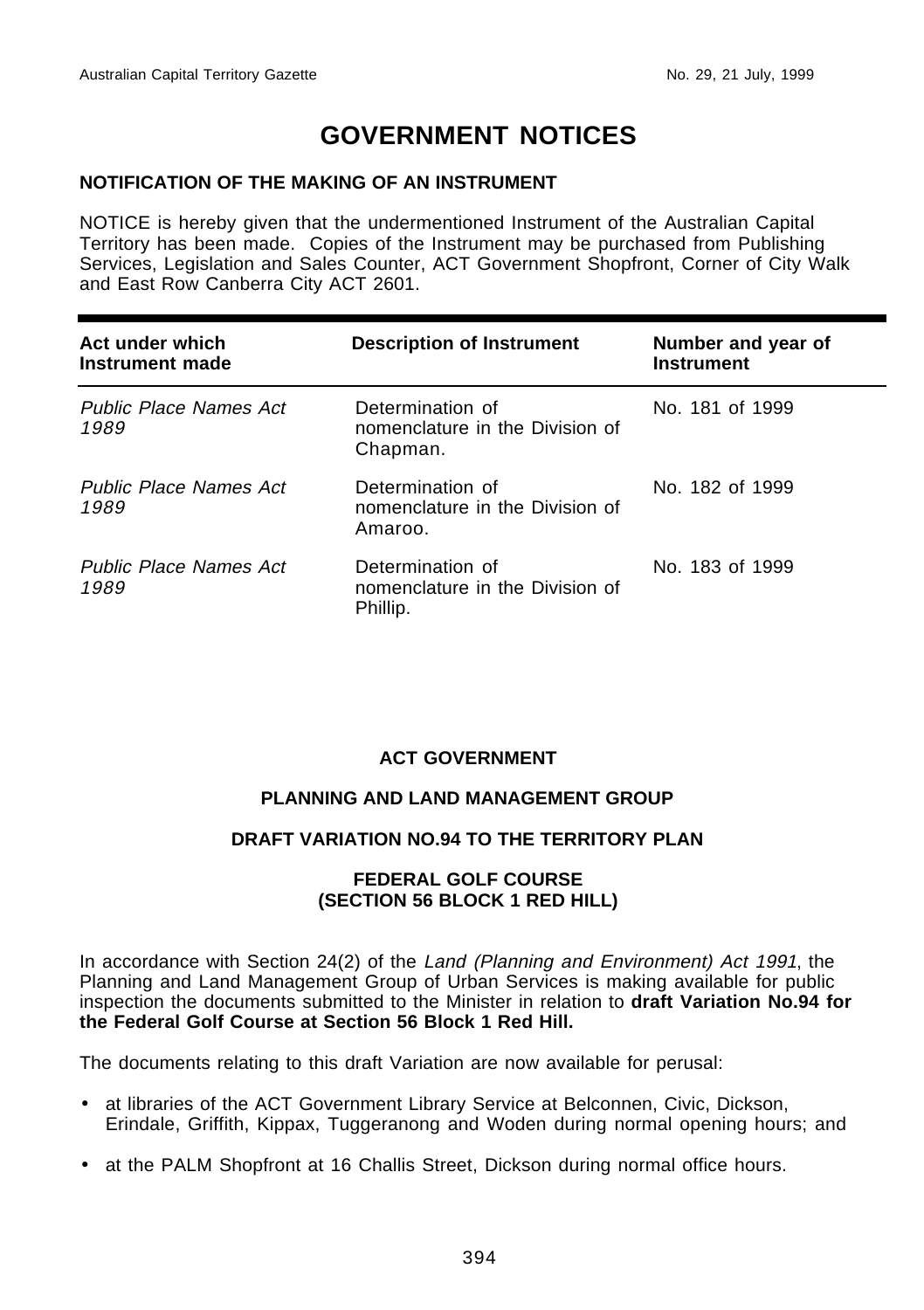# **ACTFB PROMOTIONS**

I, Ronald James Dance, Fire Commissioner, hereby promote the following members under Section 29(1) of the Fire Brigade (Administration) Act 1974.

The promotion is provisional and may be subject to appeal under Section 33 of the Act. Members of the Brigade who wish to lodge an appeal against these provisional promotions may obtain written information on the appeal process by contacting the Recruitment officer at ACT Emergency Services Bureau Headquarters, 123 Carruthers Street, Curtin or by telephoning (02) 6207 8418 during business hours.

The only ground for appeal is greater efficiency. Appeals must be lodged by 4:51pm on the fourteenth day after the date of this Gazette with the Convenor, ACT Fire Brigade Promotion Appeals Committee, Merit Protection and Review Agency, Level 3, 65-67 Constitution Avenue, Campbell ACT 2601.

| <b>Number</b> | Name & Init | <b>Promoted From</b>           | <b>Promoted To</b> | <b>Effective Date</b> |
|---------------|-------------|--------------------------------|--------------------|-----------------------|
| $540-$        | T.B.Bourne  | <b>First Class Firefighter</b> | Senior Firefighter | 20 April 1999         |
| 50441         |             | Grade A                        |                    |                       |
| $702 -$       | P.J.Cornock | <b>First Class Firefighter</b> | Senior Firefighter | 13 October            |
| 71519         |             | grade A                        |                    | 1998                  |
| 747-          | G.P.        | <b>First Class Firefighter</b> | Senior Firefighter | 20 June 1999          |
| 54796         | Muhldorff   | grade A                        |                    |                       |

**RJ Dance** Fire Commissioner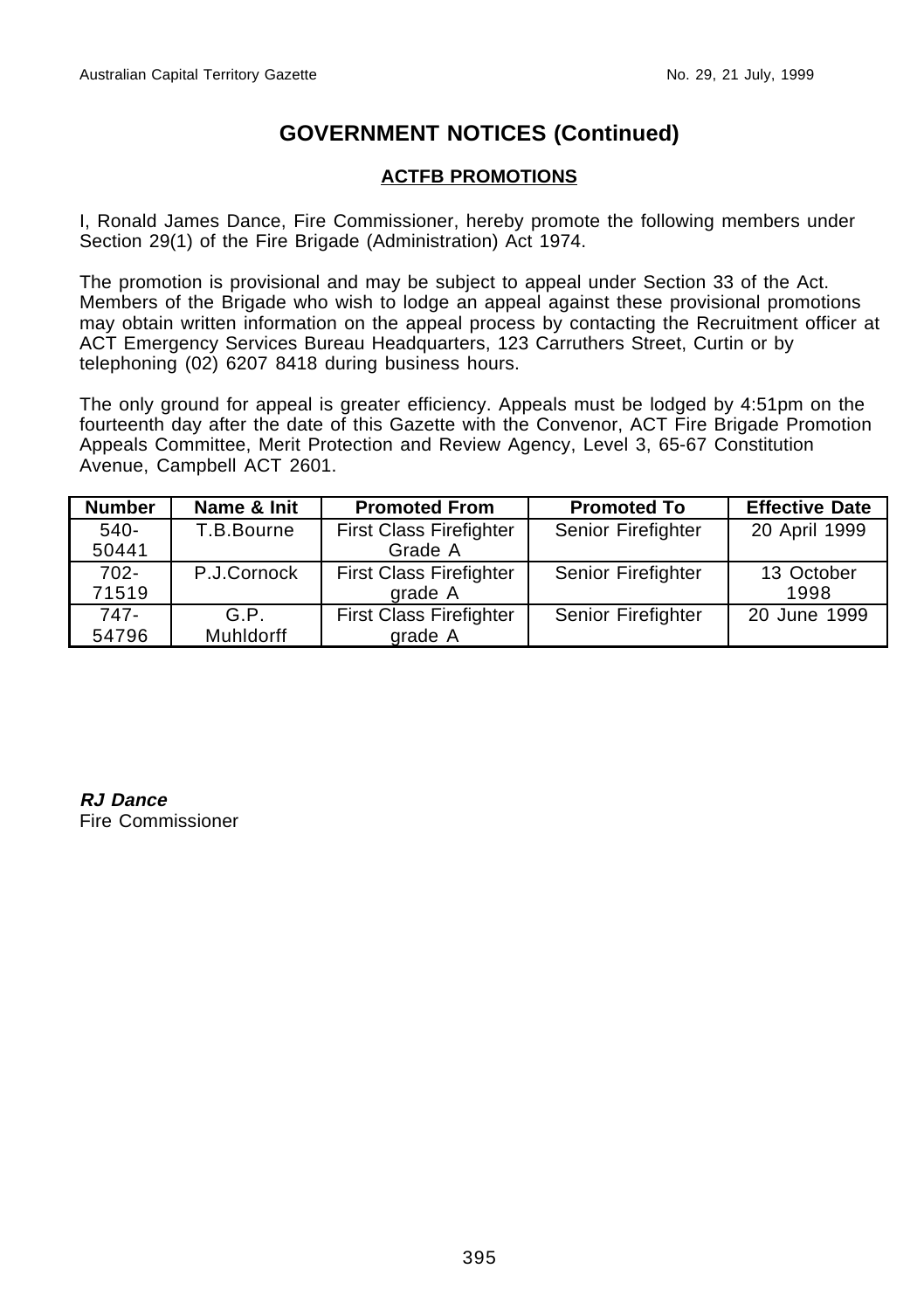# **AUSTRALIAN CAPITAL TERRITORY**

# **GOVERNMENT SOLICITOR ACT 1989**

# **AUTHORITY**

I , PHILIP JULIAN MITCHELL, Acting Chief Solicitor, for the purposes of sub-section 5 (4) of the Government Solicitor Act 1989 HEREBY AUTHORISE:

# **GENEVIEVE ALICE LARKIN**

Legal Practitioner of the Supreme Court of the Australian Capital Territory to act in the name of the Government Solicitor for the Australian Capital Territory.

**P J Mitchell**

12 July 1999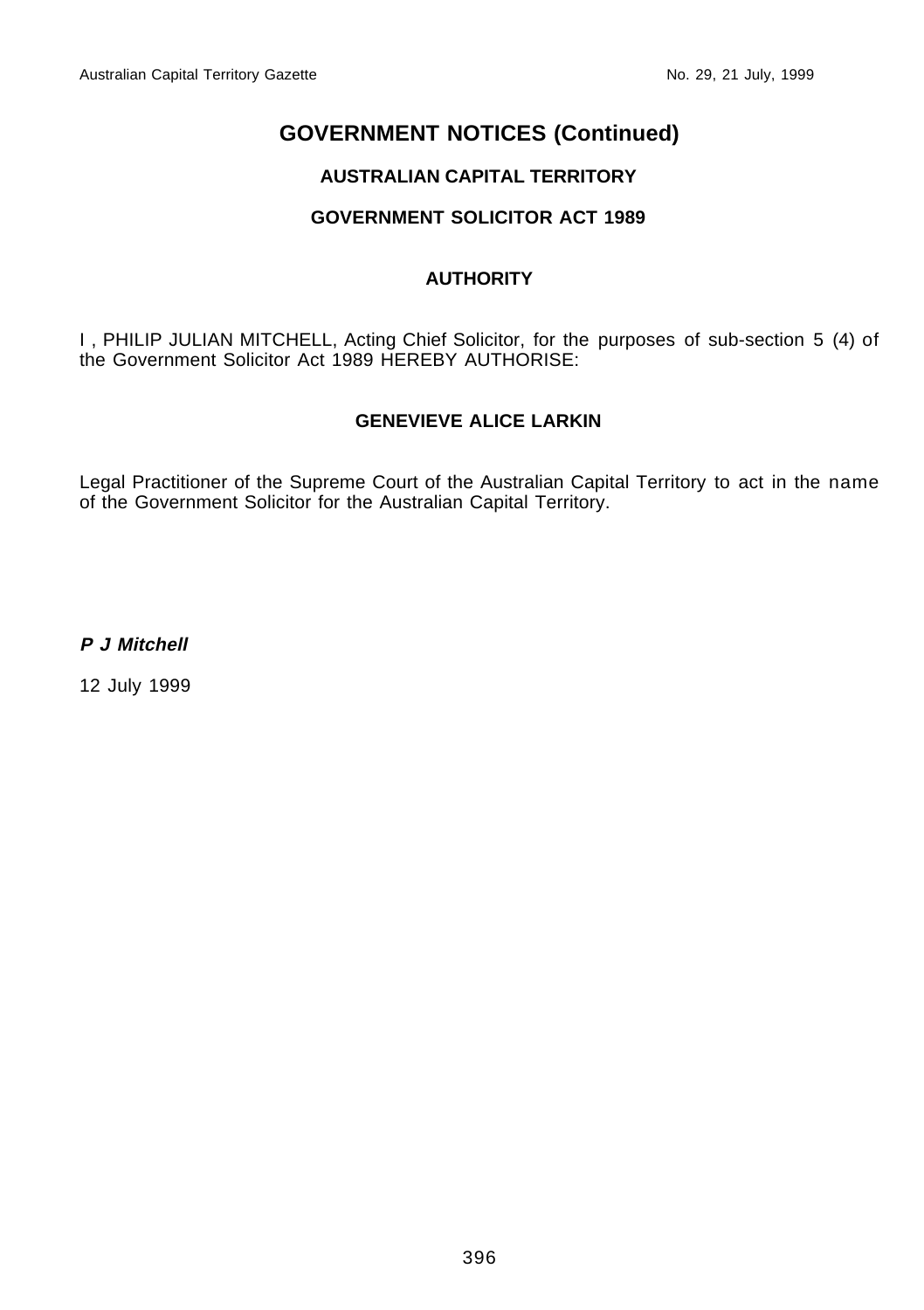# **AUSTRALIAN CAPITAL TERRITORY**

## **DUTIES ACT 1999**

## **DECLARATION NOTICE**

UNDER subsection 75(1) paragraph (b) of the Duties Act 1999 I DECLARE the following provisions to be corresponding provisions for the purposes of subsection 75(1) paragraph (b) of the Duties Act 1999 and will apply on and from 1 March 1999;

Chapter 4 of the Duties Act 1997 of New South Wales

Section 4-6 of, item 20 (1) and (2) of Schedule 1 to, and items 10-12 and 23 of Schedule 2 to, the Stamp Duty Act of the Northern Territory

Division 10 of Part III of the Taxation (Administration) Act of the Northern Territory

Sections 31A-31GA of the Stamp Act 1894 of Queensland

Division 2 of Part 3A of the Stamp Duties Act 1923 of South Australia

Division 4 of Part IV of the *Stamp Duties Act 1931* of Tasmania

Subdivisions (4AA) and (5) of Division 3 of Part 2 of the Stamps Act 1958 of Victoria

Division 3 of Part IVA of the Stamp Act 1921 of Western Australia

Date: 15/5/99

### **Kate Carnell**

Chief Minister and Treasurer

# **EXPLANATORY STATEMENT**

Subsection 75(1) paragraph (b) of the Duties Act 1999 exempts from duty under that Act certain transactions in respect of marketable securities if:

- duty is chargeable on the sale or purchase of those marketable securities, or the sale or purchase is exempt from duty, or the transfer of those marketable securities is endorsed, under the provisions of an Act of another Australian jurisdiction that correspond to Chapter 4 ON-MARKET TRANSFERS OF MARKETABLE SECURITIES of the Duties Act 1999, and
- those provisions are declared by the Minister to be corresponding provisions.

The reason for this declaration is to declare the provisions of Acts of other Australian jurisdictions that are corresponding provisions for the purposes of Subsection 75(1) paragraph (b) so that duty is not liable in two or more jurisdictions for the one transaction.

Authorised by the Chief Minister and Treasurer.